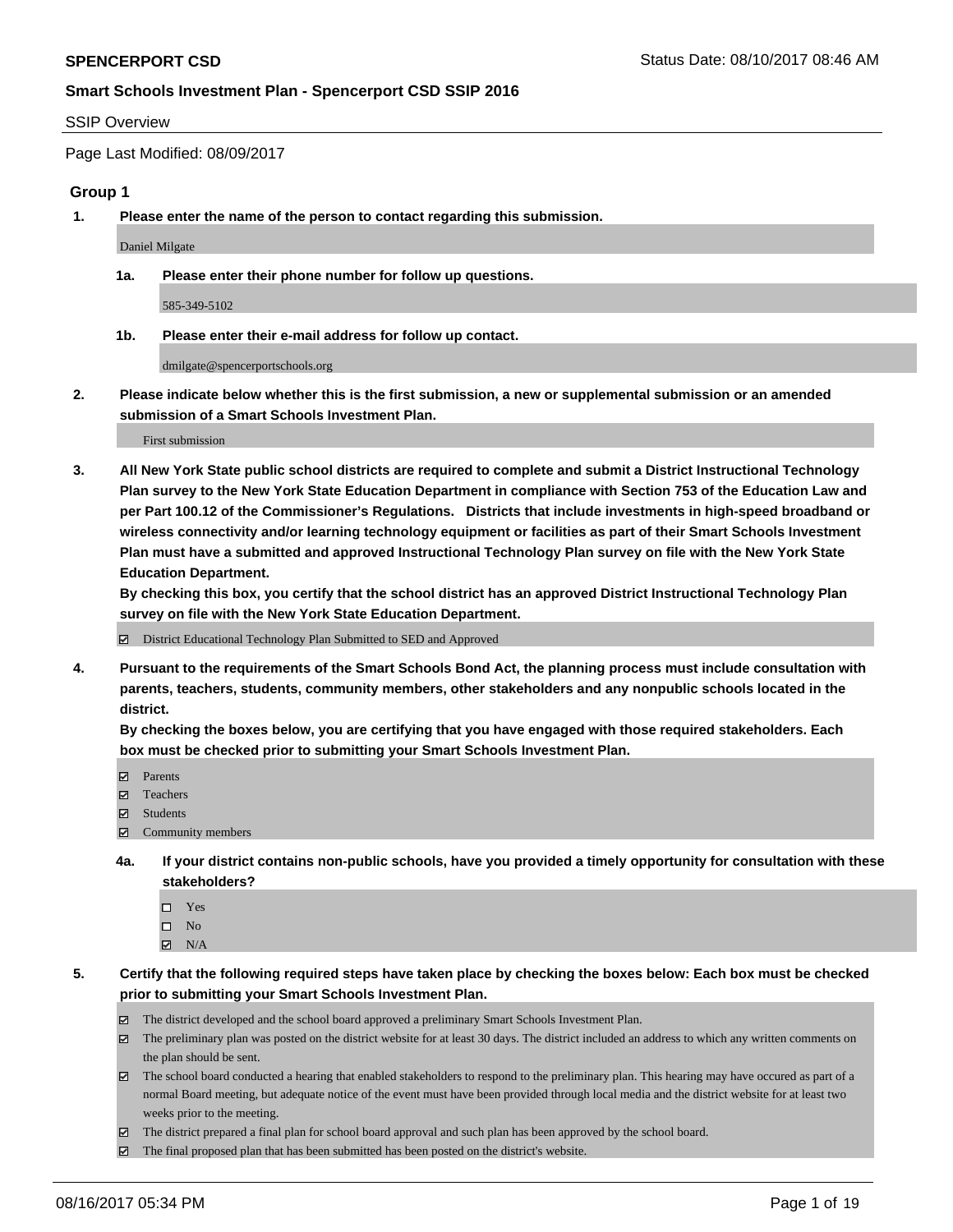#### SSIP Overview

Page Last Modified: 08/09/2017

**5a. Please upload the proposed Smart Schools Investment Plan (SSIP) that was posted on the district's website, along with any supporting materials. Note that this should be different than your recently submitted Educational Technology Survey. The Final SSIP, as approved by the School Board, should also be posted on the website and remain there during the course of the projects contained therein.**

Spencerport CSD SSIP rev Oct 11 2016.pdf

**5b. Enter the webpage address where the final Smart Schools Investment Plan is posted. The Plan should remain posted for the life of the included projects.**

http://www.spencerportschools.org/district.cfm?subpage=7774

**6. Please enter an estimate of the total number of students and staff that will benefit from this Smart Schools Investment Plan based on the cumulative projects submitted to date.**

4,350

**7. An LEA/School District may partner with one or more other LEA/School Districts to form a consortium to pool Smart Schools Bond Act funds for a project that meets all other Smart School Bond Act requirements. Each school district participating in the consortium will need to file an approved Smart Schools Investment Plan for the project and submit a signed Memorandum of Understanding that sets forth the details of the consortium including the roles of each respective district.**

 $\Box$  The district plans to participate in a consortium to partner with other school district(s) to implement a Smart Schools project.

**8. Please enter the name and 6-digit SED Code for each LEA/School District participating in the Consortium.**

| <b>Partner LEA/District</b> | <b>ISED BEDS Code</b> |
|-----------------------------|-----------------------|
| (No Response)               | (No Response)         |

**9. Please upload a signed Memorandum of Understanding with all of the participating Consortium partners.**

(No Response)

**10. Your district's Smart Schools Bond Act Allocation is:**

\$2,728,821

**11. Enter the budget sub-allocations by category that you are submitting for approval at this time. If you are not budgeting SSBA funds for a category, please enter 0 (zero.) If the value entered is \$0, you will not be required to complete that survey question.**

|                                              | Sub-        |
|----------------------------------------------|-------------|
|                                              | Allocations |
| <b>School Connectivity</b>                   | 66,519      |
| <b>Connectivity Projects for Communities</b> | $\mathbf 0$ |
| <b>Classroom Technology</b>                  | 2,576,224   |
| Pre-Kindergarten Classrooms                  | 0           |
| Replace Transportable Classrooms             | 0           |
| <b>High-Tech Security Features</b>           | 86,078      |
| Totals:                                      | 2,728,821   |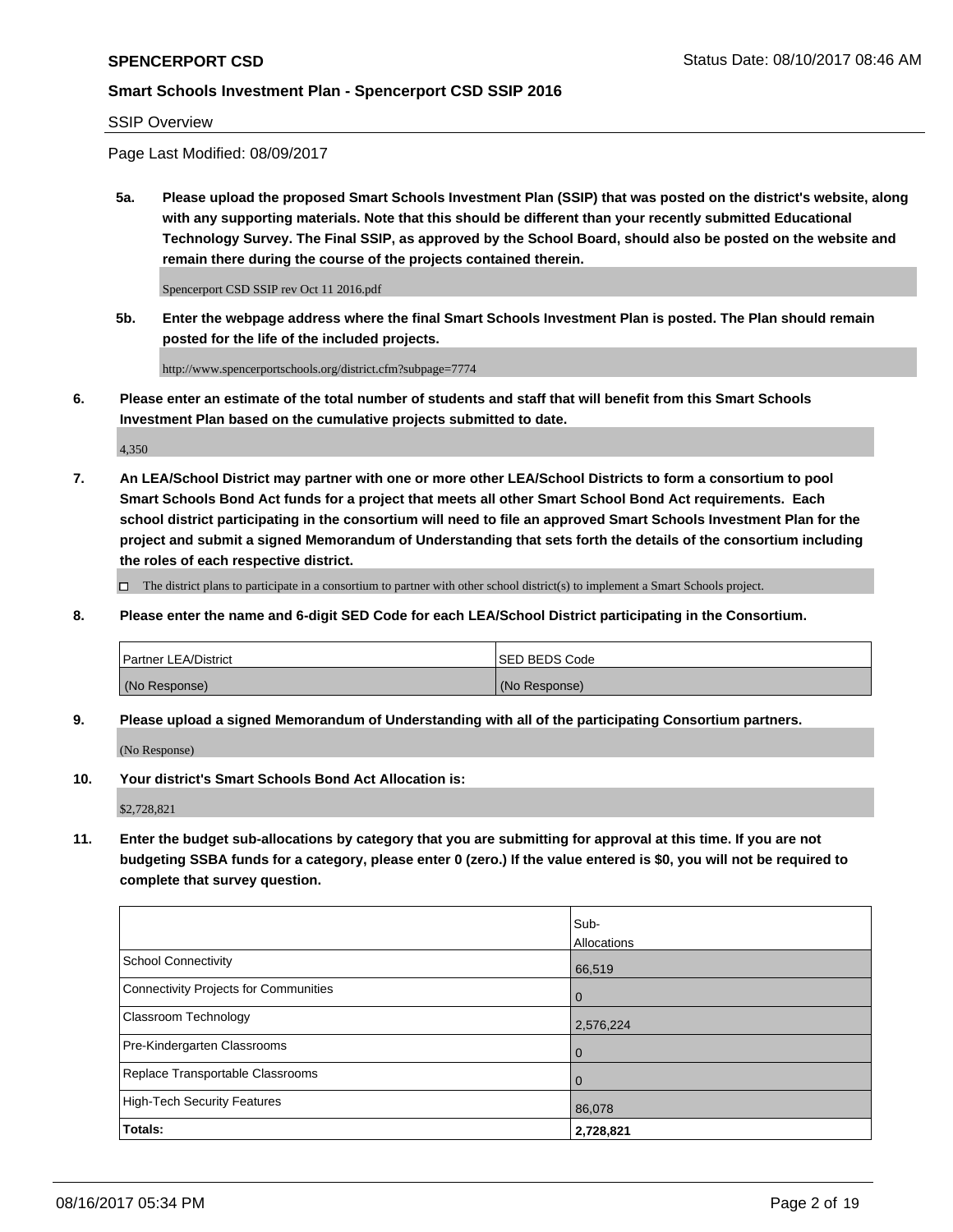### School Connectivity

Page Last Modified: 08/09/2017

# **Group 1**

- **1. In order for students and faculty to receive the maximum benefit from the technology made available under the Smart Schools Bond Act, their school buildings must possess sufficient connectivity infrastructure to ensure that devices can be used during the school day. Smart Schools Investment Plans must demonstrate that:**
	- **sufficient infrastructure that meets the Federal Communications Commission's 100 Mbps per 1,000 students standard currently exists in the buildings where new devices will be deployed, or**
	- **is a planned use of a portion of Smart Schools Bond Act funds, or**
	- **is under development through another funding source.**

**Smart Schools Bond Act funds used for technology infrastructure or classroom technology investments must increase the number of school buildings that meet or exceed the minimum speed standard of 100 Mbps per 1,000 students and staff within 12 months. This standard may be met on either a contracted 24/7 firm service or a "burstable" capability. If the standard is met under the burstable criteria, it must be:**

**1. Specifically codified in a service contract with a provider, and**

**2. Guaranteed to be available to all students and devices as needed, particularly during periods of high demand, such as computer-based testing (CBT) periods.**

**Please describe how your district already meets or is planning to meet this standard within 12 months of plan submission.**

The District has met the standard with connectivity through Monroe 1 BOCES and internal 1 GB networking to each classroom. Additionally, a robust modern 802.11 N/A/C wireless access point is installed in every classroom linked to centralized wireless controller.

- **1a. If a district believes that it will be impossible to meet this standard within 12 months, it may apply for a waiver of this requirement, as described on the Smart Schools website. The waiver must be filed and approved by SED prior to submitting this survey.**
	- By checking this box, you are certifying that the school district has an approved waiver of this requirement on file with the New York State Education Department.
- **2. Connectivity Speed Calculator (Required)**

|                         | Number of<br>Students | Multiply by<br>100 Kbps | Divide by 1000 Current Speed<br>to Convert to<br>Required<br>Speed in Mb | l in Mb | Expected<br>Speed to be<br>Attained Within Required<br>12 Months | Expected Date<br><b>When</b><br>Speed Will be<br>Met |
|-------------------------|-----------------------|-------------------------|--------------------------------------------------------------------------|---------|------------------------------------------------------------------|------------------------------------------------------|
| <b>Calculated Speed</b> | 3,602                 | 360,200                 | 360.2                                                                    | 1000    | 1000                                                             | Currently met                                        |

# **3. Describe how you intend to use Smart Schools Bond Act funds for high-speed broadband and/or wireless connectivity projects in school buildings.**

We are proposing running 10 GB fiber to three computer science classrooms in the High School to support the broadband access needs of the instructional program.

**4. Describe the linkage between the district's District Instructional Technology Plan and the proposed projects. (There should be a link between your response to this question and your response to Question 1 in Part E. Curriculum and Instruction "What are the district's plans to use digital connectivity and technology to improve teaching and learning?)**

Rewiring our High School computer science classrooms will allow us to ensure that our most data intensive classes have high connectivity rates to support the instructional objectives incumbent in the curricula. This rewiring to enhance the connectivity between our computer science classrooms and our high capacity infrastructure aligns with our instructional technology plan to support student learning.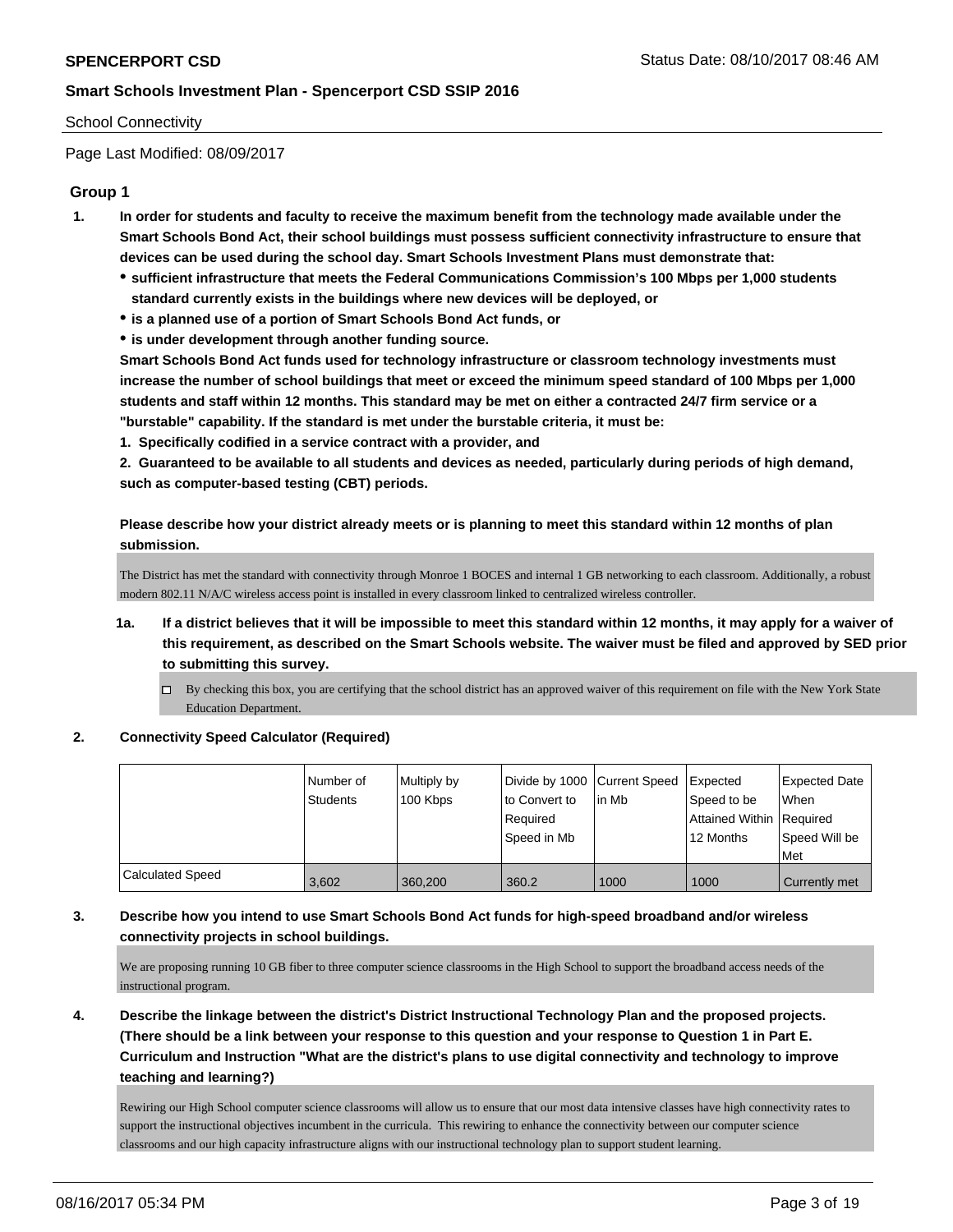#### School Connectivity

Page Last Modified: 08/09/2017

**5. If the district wishes to have students and staff access the Internet from wireless devices within the school building, or in close proximity to it, it must first ensure that it has a robust Wi-Fi network in place that has sufficient bandwidth to meet user demand.**

**Please describe how you have quantified this demand and how you plan to meet this demand.**

A robust modern 802.11 N/A/C wireless access point is installed in every classroom linked to a centralized wireless controller. Additionally, we have contracted with an external vendor to verify the coverage of each device with the explicit purpose of confirming range, bandwidth and reliability. A gap analysis will be conducted utilizing audit results and any deficits will be mitigated.

**6. As indicated on Page 5 of the guidance, the Office of Facilities Planning will have to conduct a preliminary review of all capital projects, including connectivity projects. Please indicate on a separate row each project number given to you by the Office of Facilities Planning.**

Project Number 26-10-01-06-0-008-015

**7. Certain high-tech security and connectivity infrastructure projects may be eligible for an expedited review process as determined by the Office of Facilities Planning.**

**Was your project deemed eligible for streamlined review?**

Yes

- **7a. Districts that choose the Streamlined Review Process will be required to certify that they have reviewed all installations with their licensed architect or engineer of record and provide that person's name and license number. The licensed professional must review the products and proposed method of installation prior to implementation and review the work during and after completion in order to affirm that the work was codecompliant, if requested.**
	- $\boxtimes$  I certify that I have reviewed all installations with a licensed architect or engineer of record.
- **8. Include the name and license number of the architect or engineer of record.**

| <sup>1</sup> Name    | License Number |
|----------------------|----------------|
| <b>Michael Short</b> | 3032717        |

**9. If you are submitting an allocation for School Connectivity complete this table. Note that the calculated Total at the bottom of the table must equal the Total allocation for this category that you entered in the SSIP Overview overall budget.**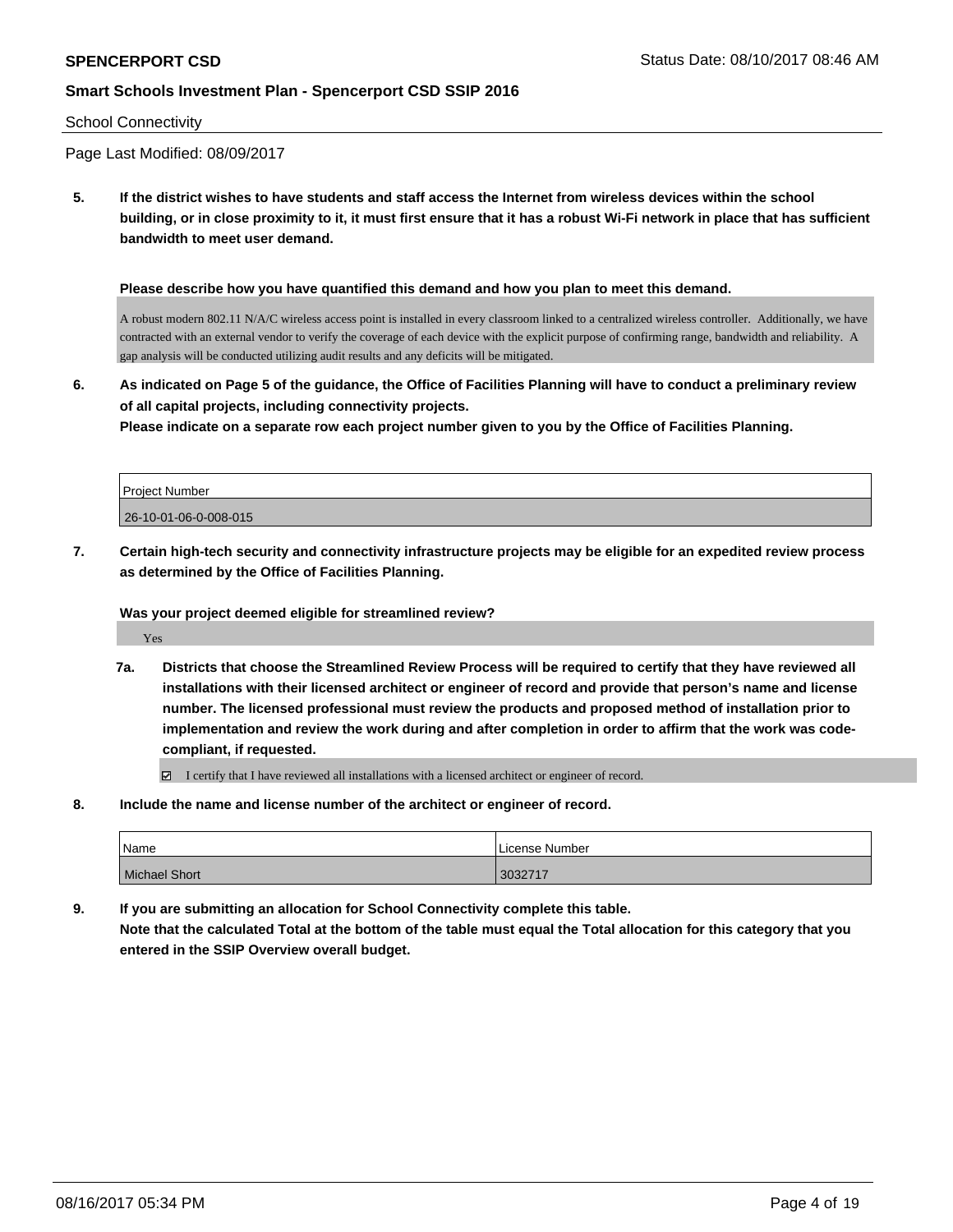School Connectivity

Page Last Modified: 08/09/2017

|                                            | Sub-          |
|--------------------------------------------|---------------|
|                                            | Allocation    |
| Network/Access Costs                       | (No Response) |
| <b>Outside Plant Costs</b>                 | (No Response) |
| School Internal Connections and Components | 56,953        |
| <b>Professional Services</b>               | (No Response) |
| Testing                                    | (No Response) |
| <b>Other Upfront Costs</b>                 | (No Response) |
| <b>Other Costs</b>                         | 9,566         |
| Totals:                                    | 66,519        |

**10. Please detail the type, quantity, per unit cost and total cost of the eligible items under each sub-category. This is especially important for any expenditures listed under the "Other" category. All expenditures must be eligible for tax-exempt financing to be reimbursed through the SSBA. Sufficient detail must be provided so that we can verify this is the case. If you have any questions, please contact us directly through smartschools@nysed.gov. NOTE: Wireless Access Points should be included in this category, not under Classroom Educational Technology, except those that will be loaned/purchased for nonpublic schools.**

| Select the allowable expenditure | Item to be purchased                                        | Quantity       | Cost per Item | <b>Total Cost</b> |
|----------------------------------|-------------------------------------------------------------|----------------|---------------|-------------------|
| type.                            |                                                             |                |               |                   |
| Repeat to add another item under |                                                             |                |               |                   |
| each type.                       |                                                             |                |               |                   |
| <b>Other Costs</b>               | Electric cut and patch                                      |                | 3,408         | 3,408             |
| <b>Other Costs</b>               | Demolition, cut and patch                                   |                | 6,158         | 6,158             |
| Connections/Components           | CAT 6 cable-Quantity is broken down<br>by linear foot       | 12,200         |               | 13,505            |
| Connections/Components           | Fiber optic cable-Quantity is broken<br>down by linear foot | 600            | 24            | 14.292            |
| Connections/Components           | Fiber optic terminations                                    | $\overline{2}$ | 410           | 820               |
| Connections/Components           | Data outlets                                                | 122            | 123           | 15,026            |
| Connections/Components           | Fiber switch                                                |                | 8,849         | 8,849             |
| <b>Connections/Components</b>    | Patch panel                                                 | 3              | 1,487         | 4,461             |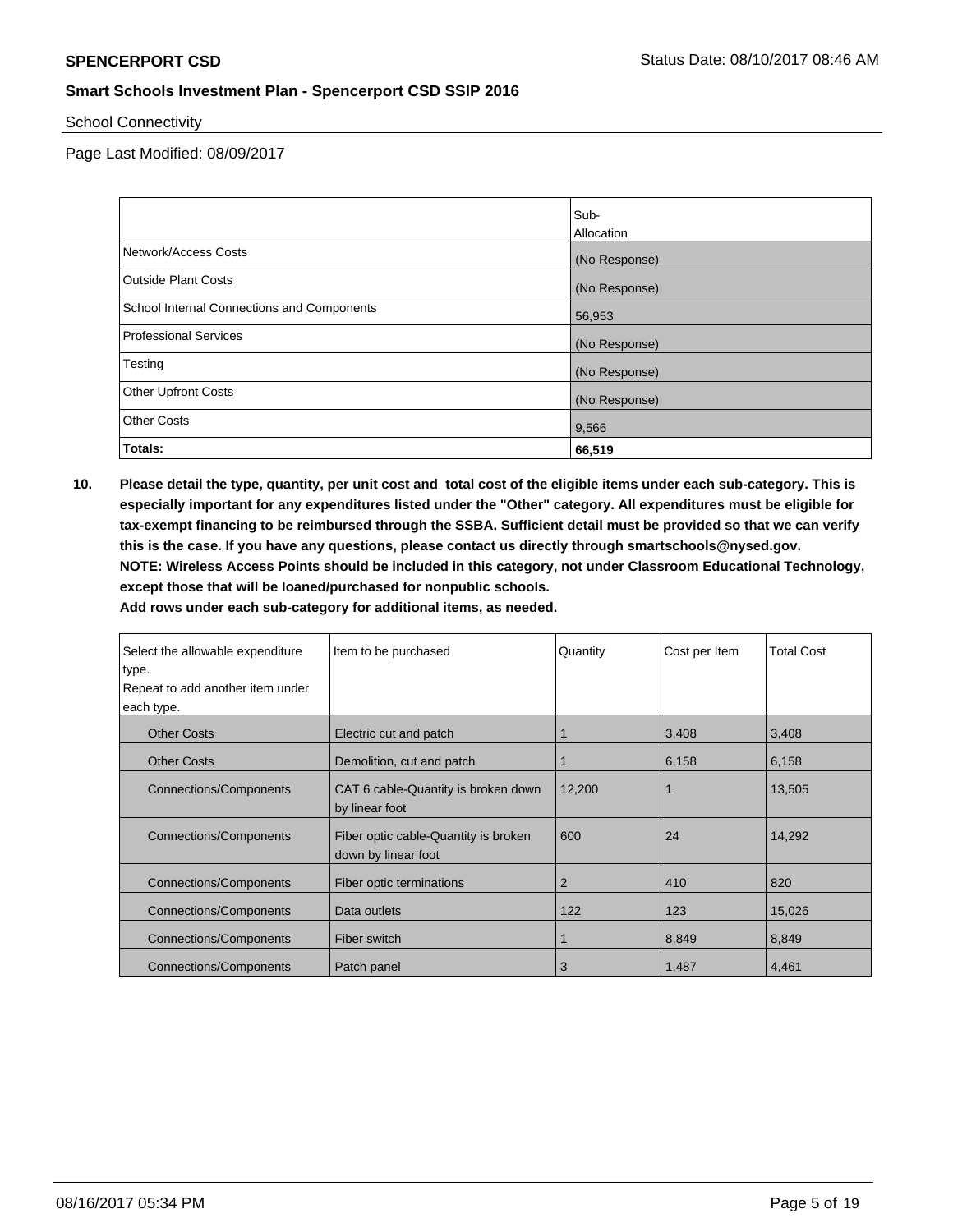Community Connectivity (Broadband and Wireless)

Page Last Modified: 12/02/2016

#### **Group 1**

**1. Describe how you intend to use Smart Schools Bond Act funds for high-speed broadband and/or wireless connectivity projects in the community.**

(No Response)

**2. Please describe how the proposed project(s) will promote student achievement and increase student and/or staff access to the Internet in a manner that enhances student learning and/or instruction outside of the school day and/or school building.**

(No Response)

**3. Community connectivity projects must comply with all the necessary local building codes and regulations (building and related permits are not required prior to plan submission).**

 $\Box$  I certify that we will comply with all the necessary local building codes and regulations.

**4. Please describe the physical location of the proposed investment.**

(No Response)

**5. Please provide the initial list of partners participating in the Community Connectivity Broadband Project, along with their Federal Tax Identification (Employer Identification) number.**

| <b>Project Partners</b> | Federal ID#     |
|-------------------------|-----------------|
| (No Response)           | l (No Response) |

**6. If you are submitting an allocation for Community Connectivity, complete this table. Note that the calculated Total at the bottom of the table must equal the Total allocation for this category that you entered in the SSIP Overview overall budget.**

|                                    | Sub-Allocation |
|------------------------------------|----------------|
| Network/Access Costs               | (No Response)  |
| Outside Plant Costs                | (No Response)  |
| <b>Tower Costs</b>                 | (No Response)  |
| <b>Customer Premises Equipment</b> | (No Response)  |
| <b>Professional Services</b>       | (No Response)  |
| Testing                            | (No Response)  |
| <b>Other Upfront Costs</b>         | (No Response)  |
| <b>Other Costs</b>                 | (No Response)  |
| Totals:                            | 0              |

**7. Please detail the type, quantity, per unit cost and total cost of the eligible items under each sub-category. This is especially important for any expenditures listed under the "Other" category. All expenditures must be capital-bond eligible to be reimbursed through the SSBA. If you have any questions, please contact us directly through smartschools@nysed.gov.**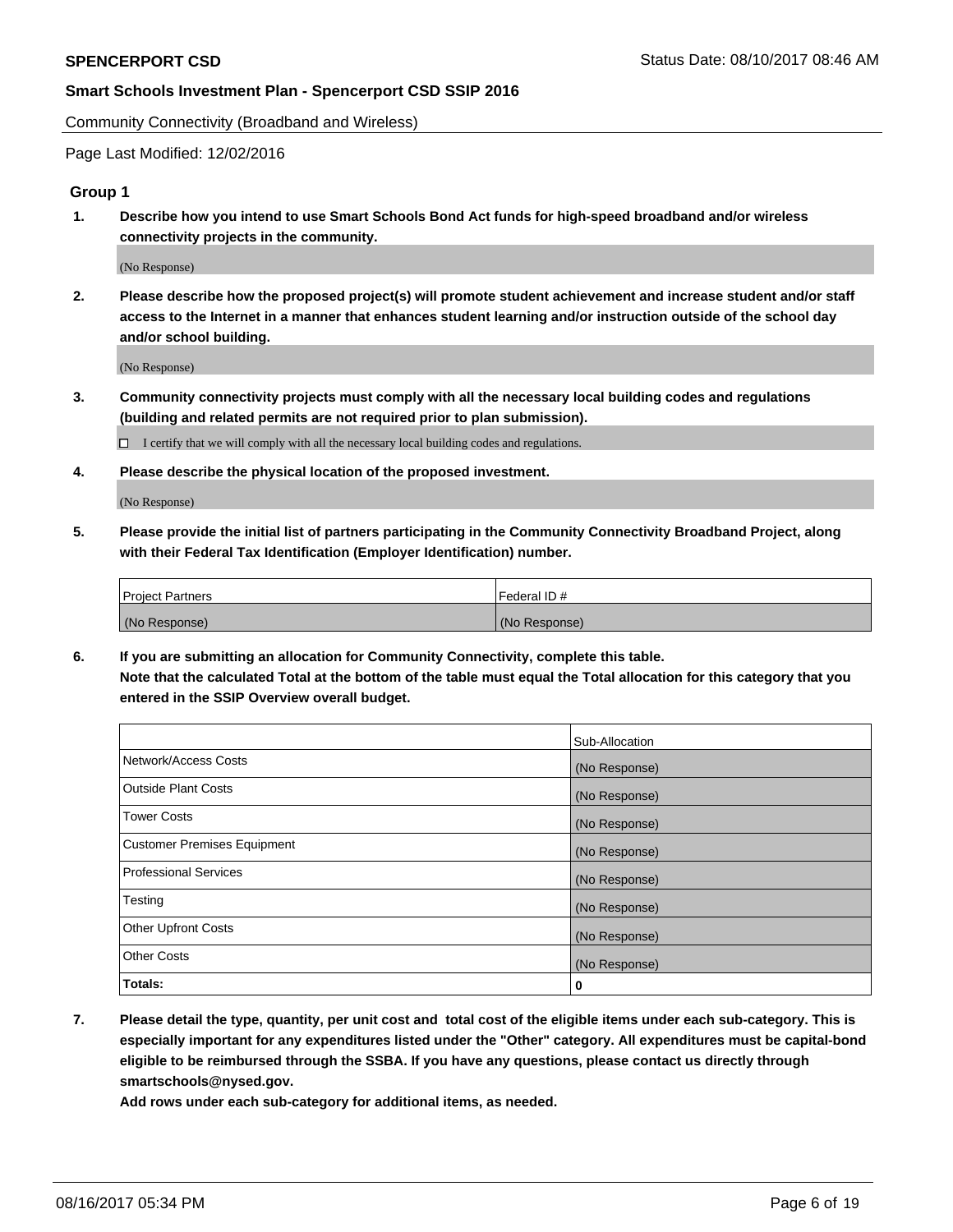Community Connectivity (Broadband and Wireless)

Page Last Modified: 12/02/2016

| Select the allowable expenditure<br>type.<br>Repeat to add another item under | Item to be purchased | Quantity      | Cost per Item | <b>Total Cost</b> |
|-------------------------------------------------------------------------------|----------------------|---------------|---------------|-------------------|
| each type.                                                                    |                      |               |               |                   |
| (No Response)                                                                 | (No Response)        | (No Response) | (No Response) | (No Response)     |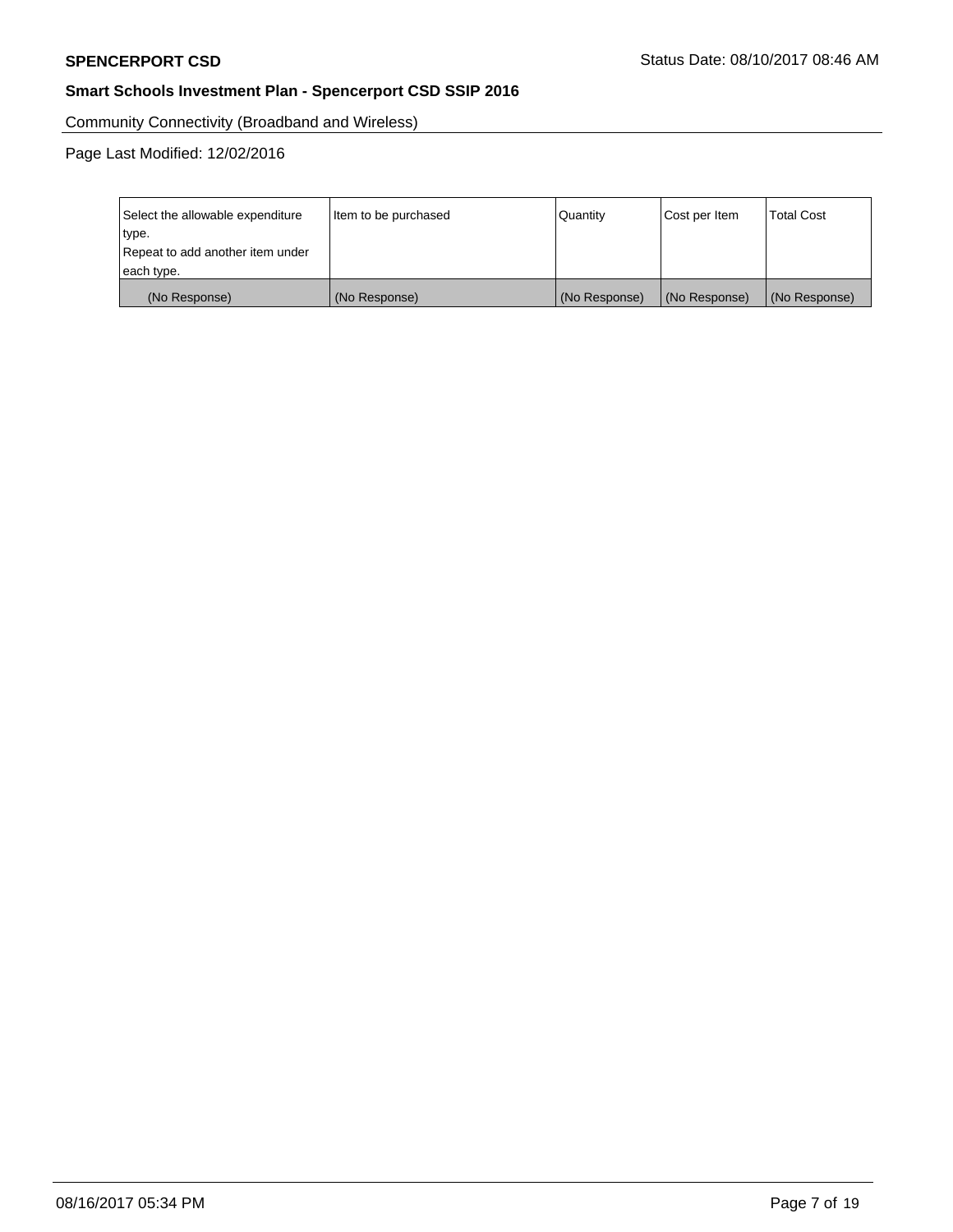### Classroom Learning Technology

Page Last Modified: 12/02/2016

## **Questions**

**1. In order for students and faculty to receive the maximum benefit from the technology made available under the Smart Schools Bond Act, their school buildings must possess sufficient connectivity infrastructure to ensure that devices can be used during the school day. Smart Schools Investment Plans must demonstrate that sufficient infrastructure that meets the Federal Communications Commission's 100 Mbps per 1,000 students standard currently exists in the buildings where new devices will be deployed, or is a planned use of a portion of Smart Schools Bond Act funds, or is under development through another funding source.**

**Smart Schools Bond Act funds used for technology infrastructure or classroom technology investments must increase the number of school buildings that meet or exceed the minimum speed standard of 100 Mbps per 1,000 students and staff within 12 months. This standard may be met on either a contracted 24/7 firm service or a "burstable" capability. If the standard is met under the burstable criteria, it must be:**

**1. Specifically codified in a service contract with a provider, and**

**2. Guaranteed to be available to all students and devices as needed, particularly during periods of high demand, such as computer-based testing (CBT) periods.**

**Please describe how your district already meets or is planning to meet this standard within 12 months of plan submission.**

We subscribe for internet connectivity through Monroe 1 BOCES that meets and exceeds the standards specified above.

- **1a. If a district believes that it will be impossible to meet this standard within 12 months, it may apply for a waiver of this requirement, as described on the Smart Schools website. The waiver must be filed and approved by SED prior to submitting this survey.**
	- $\Box$  By checking this box, you are certifying that the school district has an approved waiver of this requirement on file with the New York State Education Department.

#### **2. Connectivity Speed Calculator (Required)**

|                         | Number of<br>Students | Multiply by<br>100 Kbps | Divide by 1000 Current Speed<br>to Convert to<br>Reauired<br>Speed in Mb | in Mb | Expected<br>Speed to be<br>Attained Within   Required<br>12 Months | Expected Date<br>When<br>Speed Will be<br>Met |
|-------------------------|-----------------------|-------------------------|--------------------------------------------------------------------------|-------|--------------------------------------------------------------------|-----------------------------------------------|
| <b>Calculated Speed</b> | 3,602                 | 360,200                 | 360.2                                                                    | 1000  | 1000                                                               | Currently met                                 |

**3. If the district wishes to have students and staff access the Internet from wireless devices within the school building, or in close proximity to it, it must first ensure that it has a robust Wi-Fi network in place that has sufficient bandwidth to meet user demand.**

**Please describe how you have quantified this demand and how you plan to meet this demand.**

A robust modern 802.11 N and/or A/C wireless access point is installed in every classroom linked to a centralized wireless controller. Additionally, we have contracted with an external vendor to verify the coverage of each device with the explicit purpose of confirming range, bandwidth and reliability. A gap analysis will be conducted utilizing audit results and any deficits will be mitigated.

**4. All New York State public school districts are required to complete and submit an Instructional Technology Plan survey to the New York State Education Department in compliance with Section 753 of the Education Law and per Part 100.12 of the Commissioner's Regulations.**

**Districts that include educational technology purchases as part of their Smart Schools Investment Plan must have a submitted and approved Instructional Technology Plan survey on file with the New York State Education Department.**

By checking this box, you are certifying that the school district has an approved Instructional Technology Plan survey on file with the New York State Education Department.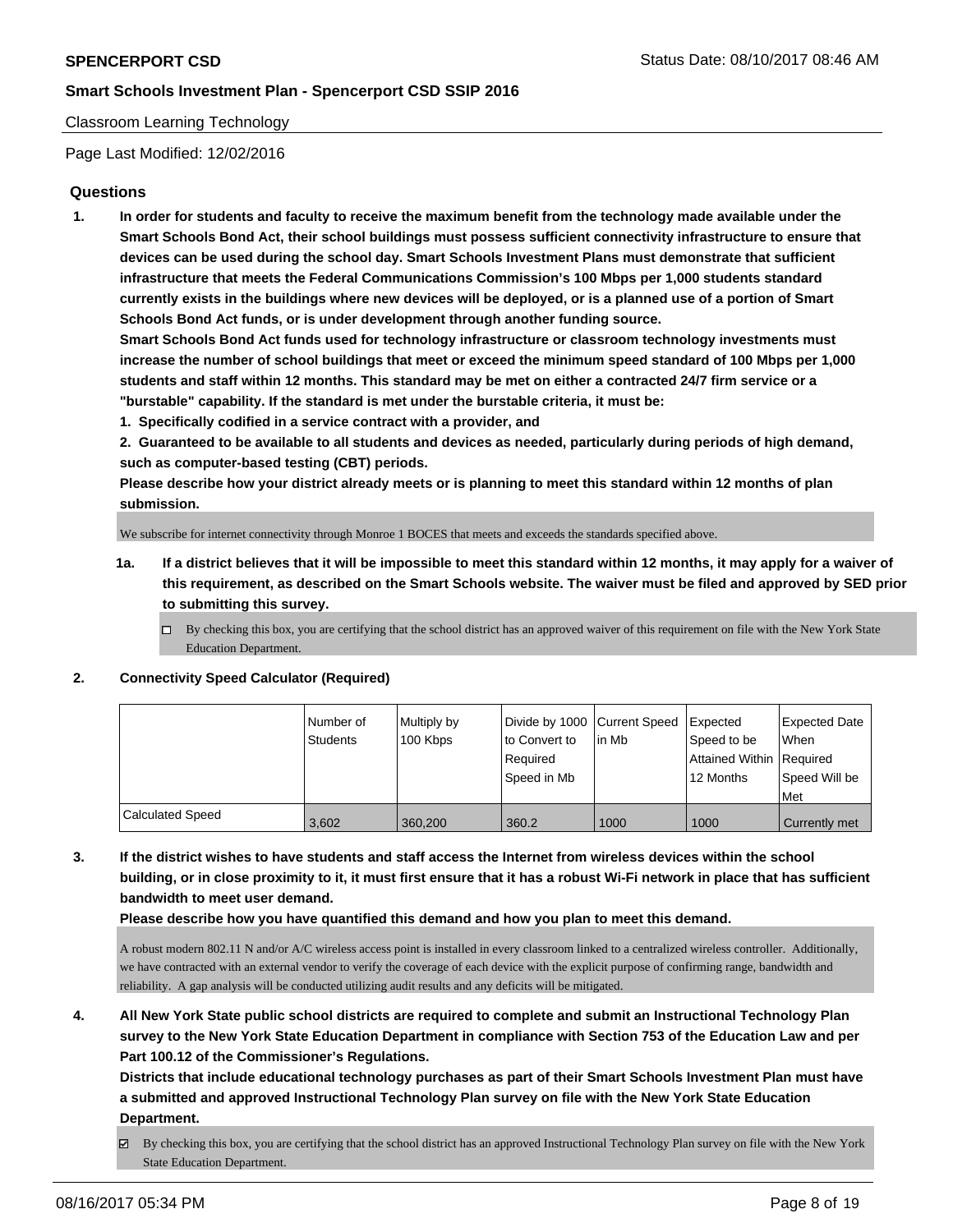### Classroom Learning Technology

Page Last Modified: 12/02/2016

**5. Describe the devices you intend to purchase and their compatibility with existing or planned platforms or systems. Specifically address the adequacy of each facility's electrical, HVAC and other infrastructure necessary to install and support the operation of the planned technology.**

1. Grades K-1, we will be acquiring Windows based laptops to support our 2:1 initiative.

2. Grades 2-12, we will be acquiring Windows based laptops.to support our 1:1 initiative.

These devices will be used in classrooms; all have appropriate infrastructure. Additionally, electrical supplies have been enhanced, as needed, to support the recharging of the laptops in classroom storage cabinets (grades K-5) and at charging stations (grades 6-8 and 9-12).

- **6. Describe how the proposed technology purchases will:**
	- **> enhance differentiated instruction;**
	- **> expand student learning inside and outside the classroom;**
	- **> benefit students with disabilities and English language learners; and**
	- **> contribute to the reduction of other learning gaps that have been identified within the district.**

**The expectation is that districts will place a priority on addressing the needs of students who struggle to succeed in a rigorous curriculum. Responses in this section should specifically address this concern and align with the district's Instructional Technology Plan (in particular Question 2 of E. Curriculum and Instruction: "Does the district's instructional technology plan address the needs of students with disabilities to ensure equitable access to instruction, materials and assessments?" and Question 3 of the same section: "Does the district's instructional technology plan address the provision of assistive technology specifically for students with disabilities to ensure access to and participation in the general curriculum?"**

To support the instructional goals of the District, we will be initiating a 1:1 program for grades 2-12 and 2:1 for grades K and 1. Utilizing current and proposed resources in addition to transitioning to a modern data centric learning management system, we will be able to extend the learning opportunities for students beyond the school day. The resources include web-based software subscriptions supporting literacy, numeracy and instructional programs (e.g., STEAM). Additionally, our proposed 1:1 program will benefit struggling learners (SWD, ELL) with differentiated resources aligning to their instructional needs. These include but are not limited to our partnership with Monroe 2 BOCES assistive technology services.

The proposed plan will enhance our program for SWD with an increased opportunity for tactile, interactive and differentiated resources through the use of 1:1 devices. Similarly our ELL population will benefit from 1:1 devices through the use of web applications, language tools, and giving all learners access to high quality instructional materials.

Our learning management system will connect the classroom to the home on a daily basis. As a result of our transition to web based instructional tools students will be reaching outside the boundaries of their classroom on a daily basis through collaboration, partnership on an affordable basis.

**7. Where appropriate, describe how the proposed technology purchases will enhance ongoing communication with parents and other stakeholders and help the district facilitate technology-based regional partnerships, including distance learning and other efforts.**

The devices will have access to our learning management system and other digital resources to foster communications and collaboration with parents in the education of their children. Our learning management system features a parental access portal. This access portal protects individual student privacy while giving parents an opportunity to clearly see their own student's work and progress.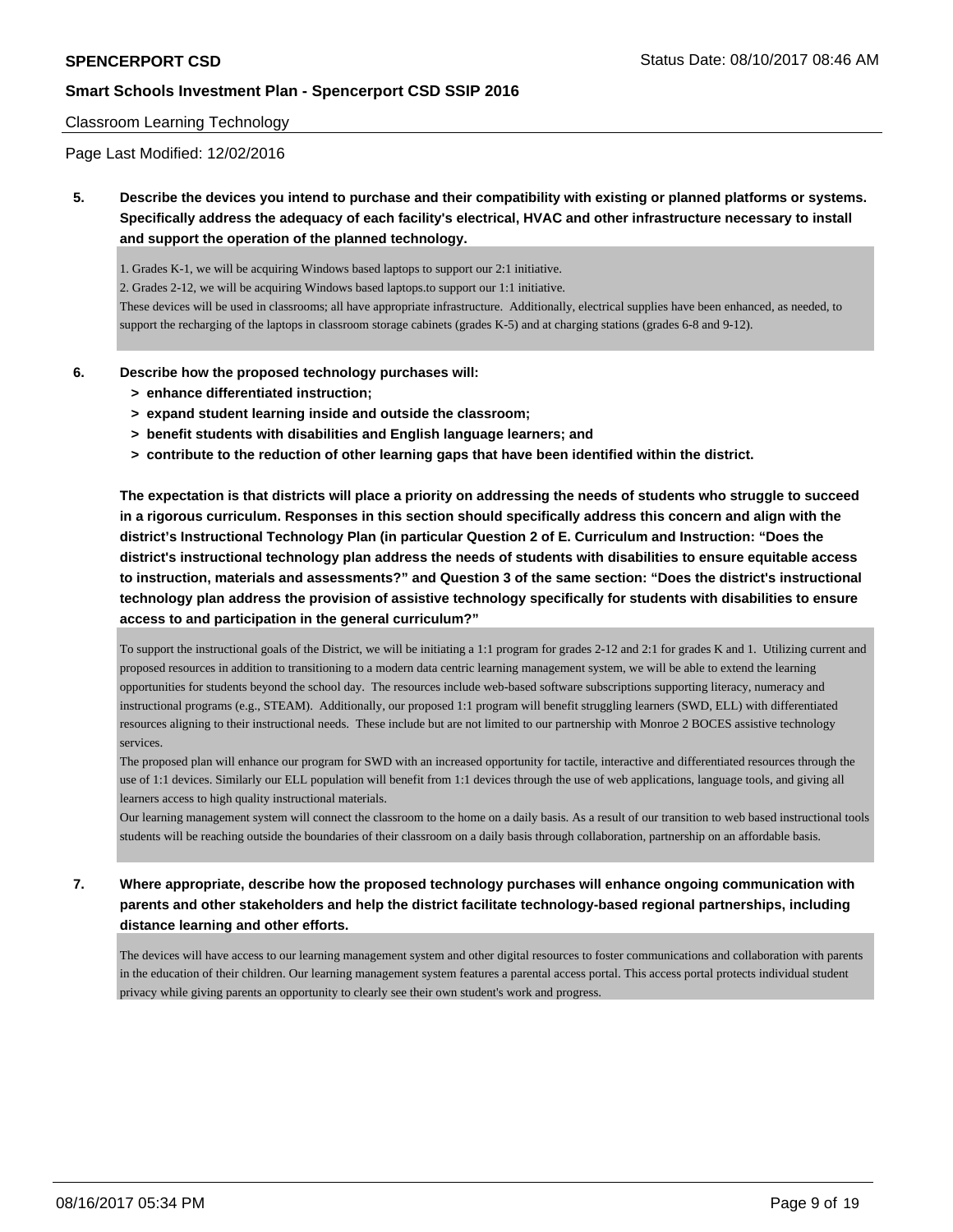#### Classroom Learning Technology

Page Last Modified: 12/02/2016

**8. Describe the district's plan to provide professional development to ensure that administrators, teachers and staff can employ the technology purchased to enhance instruction successfully.**

**Note: This response should be aligned and expanded upon in accordance with your district's response to Question 1 of F. Professional Development of your Instructional Technology Plan: "Please provide a summary of professional development offered to teachers and staff, for the time period covered by this plan, to support technology to enhance teaching and learning. Please include topics, audience and method of delivery within your summary."**

Our Professional Development plan is rooted in our October 2016 Superintendent's Conference Day. Renowned Instructional Technology author and speaker Eric Sheninger will deliver a keynote followed by grade level and administrative workshops. Following this kick-off the following classes will be offered the first year to our 1:1 pilot teachers, and then each subsequent year to teachers that are added to the 1:1 program. This will continue until all of our district's certificated staff has gone through our 1:1 professional development program.

**Featured classes will include, but are not limited to the following** Device and classroom management in a 1:1 learning environment Knowing what to do when the tech fails in a 1:1 Classroom Meaningful centers in a 1:1 Classroom. Knowing when to use the technology and when to use more traditional strategies and tools Schoology Learning Management System, an introduction Schoology Learning Management System, intermediate skills Schoology Learning Management System, advanced Student portfolios in a 1:1 Classroom utilizing Schoology Heading towards using data points in a 1:1 Classroom Blended Learning in a 1:1 Classroom Students as Producers in a 1:1 Classroom Blended learning in a 1:1 Classroom

Virtual field trips and author visits using Skype for Business

- **9. Districts must contact the SUNY/CUNY teacher preparation program that supplies the largest number of the district's new teachers to request advice on innovative uses and best practices at the intersection of pedagogy and educational technology.**
	- $\boxtimes$  By checking this box, you certify that you have contacted the SUNY/CUNY teacher preparation program that supplies the largest number of your new teachers to request advice on these issues.
	- **9a. Please enter the name of the SUNY or CUNY Institution that you contacted.**

SUNY Geneseo, Oswego & Brockport

**9b. Enter the primary Institution phone number.**

(585) 245-5516, (315) 312-4061, (585) 395-2258

**9c. Enter the name of the contact person with whom you consulted and/or will be collaborating with on innovative uses of technology and best practices.**

Anjoo Sikka, Marcia Burrell, Thomas J. Hernandez

**10. A district whose Smart Schools Investment Plan proposes the purchase of technology devices and other hardware must account for nonpublic schools in the district.**

**Are there nonpublic schools within your school district?**

Yes

 $\boxtimes$  No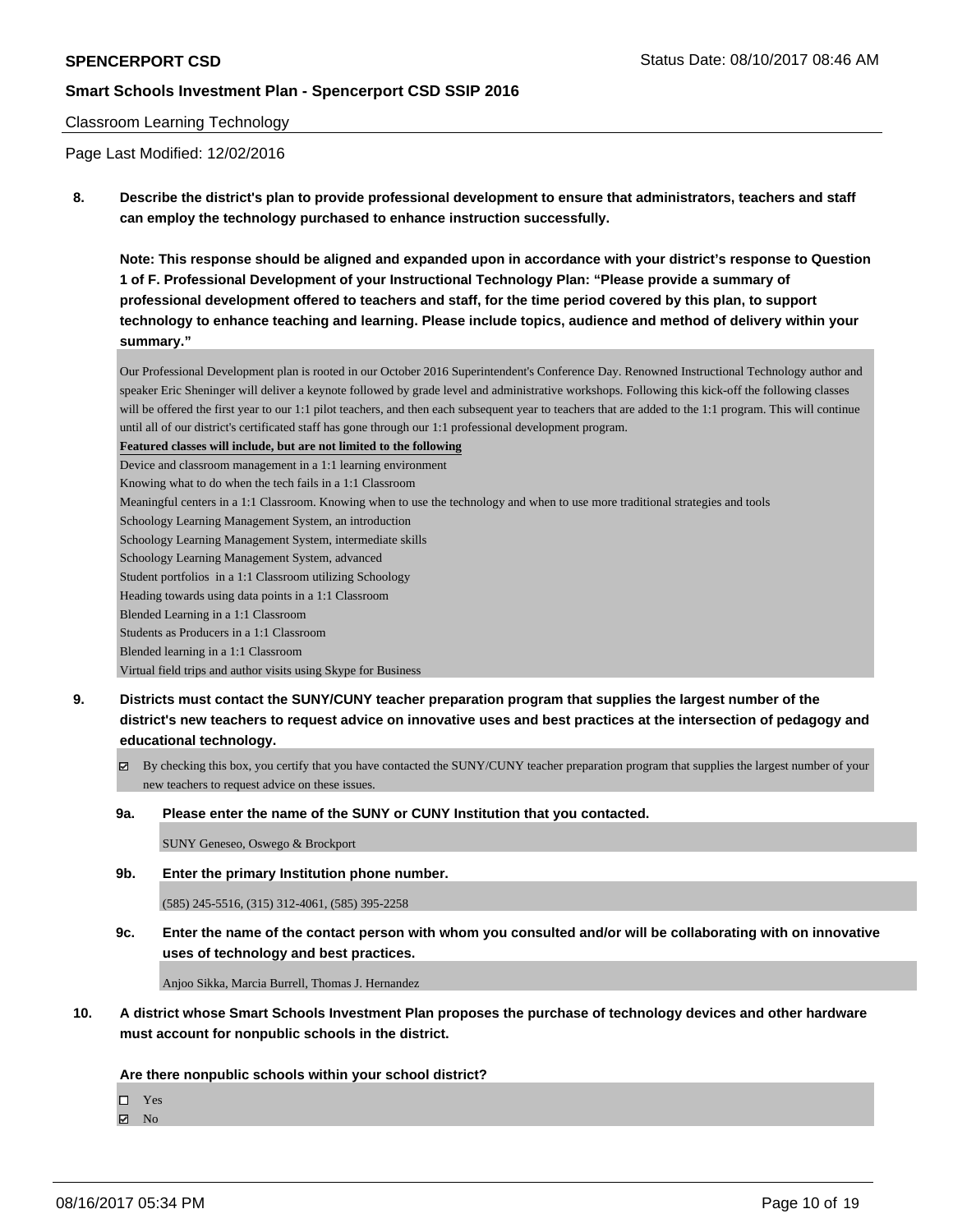### Classroom Learning Technology

Page Last Modified: 12/02/2016

## **11. Nonpublic Classroom Technology Loan Calculator**

**The Smart Schools Bond Act provides that any Classroom Learning Technology purchases made using Smart Schools funds shall be lent, upon request, to nonpublic schools in the district. However, no school district shall be required to loan technology in amounts greater than the total obtained and spent on technology pursuant to the Smart Schools Bond Act and the value of such loan may not exceed the total of \$250 multiplied by the nonpublic school enrollment in the base year at the time of enactment.**

**See:**

**http://www.p12.nysed.gov/mgtserv/smart\_schools/docs/Smart\_Schools\_Bond\_Act\_Guidance\_04.27.15\_Final.pdf.**

|                                       | 1. Classroom<br>Technology<br>Sub-allocation | 2. Public<br>Enrollment<br>$(2014-15)$ | 3. Nonpublic<br>Enrollment<br>$(2014-15)$ | l 4. Sum of<br>l Public and<br>l Nonpublic<br>l Enrollment | 15. Total Per<br>Pupil Sub-<br>lallocation | 6. Total<br>Nonpublic Loan  <br>Amount                                                        |
|---------------------------------------|----------------------------------------------|----------------------------------------|-------------------------------------------|------------------------------------------------------------|--------------------------------------------|-----------------------------------------------------------------------------------------------|
| Calculated Nonpublic Loan<br>l Amount |                                              |                                        |                                           |                                                            |                                            | (No Response)   (No Response)   (No Response)   (No Response)   (No Response)   (No Response) |

**12. To ensure the sustainability of technology purchases made with Smart Schools funds, districts must demonstrate a long-term plan to maintain and replace technology purchases supported by Smart Schools Bond Act funds. This sustainability plan shall demonstrate a district's capacity to support recurring costs of use that are ineligible for Smart Schools Bond Act funding such as device maintenance, technical support, Internet and wireless fees, maintenance of hotspots, staff professional development, building maintenance and the replacement of incidental items. Further, such a sustainability plan shall include a long-term plan for the replacement of purchased devices and equipment at the end of their useful life with other funding sources.**

 $\boxtimes$  By checking this box, you certify that the district has a sustainability plan as described above.

**13. Districts must ensure that devices purchased with Smart Schools Bond funds will be distributed, prepared for use, maintained and supported appropriately. Districts must maintain detailed device inventories in accordance with generally accepted accounting principles.**

By checking this box, you certify that the district has a distribution and inventory management plan and system in place.

**14. If you are submitting an allocation for Classroom Learning Technology complete this table. Note that the calculated Total at the bottom of the table must equal the Total allocation for this category that you entered in the SSIP Overview overall budget.**

|                         | Sub-Allocation |
|-------------------------|----------------|
| Interactive Whiteboards | 0              |
| Computer Servers        | l 0            |
| Desktop Computers       | $\overline{0}$ |
| Laptop Computers        | 2,576,224      |
| <b>Tablet Computers</b> | (No Response)  |
| <b>Other Costs</b>      | (No Response)  |
| Totals:                 | 2,576,224      |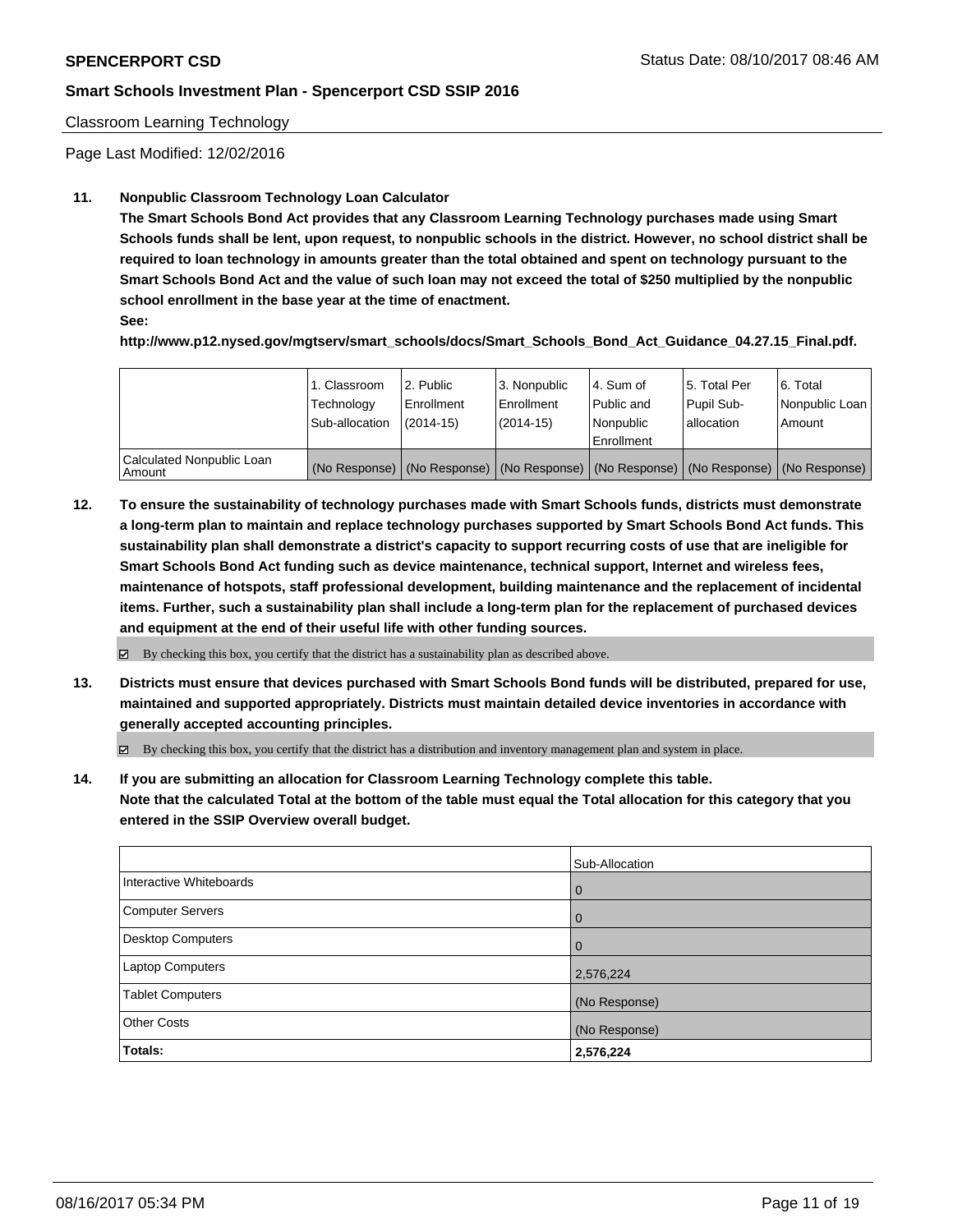### Classroom Learning Technology

Page Last Modified: 12/02/2016

**15. Please detail the type, quantity, per unit cost and total cost of the eligible items under each sub-category. This is especially important for any expenditures listed under the "Other" category. All expenditures must be capital-bond eligible to be reimbursed through the SSBA. If you have any questions, please contact us directly through smartschools@nysed.gov.**

**Please specify in the "Item to be Purchased" field which specific expenditures and items are planned to meet the district's nonpublic loan requirement, if applicable.**

**NOTE: Wireless Access Points that will be loaned/purchased for nonpublic schools should ONLY be included in this category, not under School Connectivity, where public school districts would list them. Add rows under each sub-category for additional items, as needed.**

| Select the allowable expenditure | I Item to be Purchased | Quantity | Cost per Item | <b>Total Cost</b> |
|----------------------------------|------------------------|----------|---------------|-------------------|
| type.                            |                        |          |               |                   |
| Repeat to add another item under |                        |          |               |                   |
| each type.                       |                        |          |               |                   |
| Laptop Computers                 | HP ProBook 11G2        | 4.294    | 600           | 2,576,224         |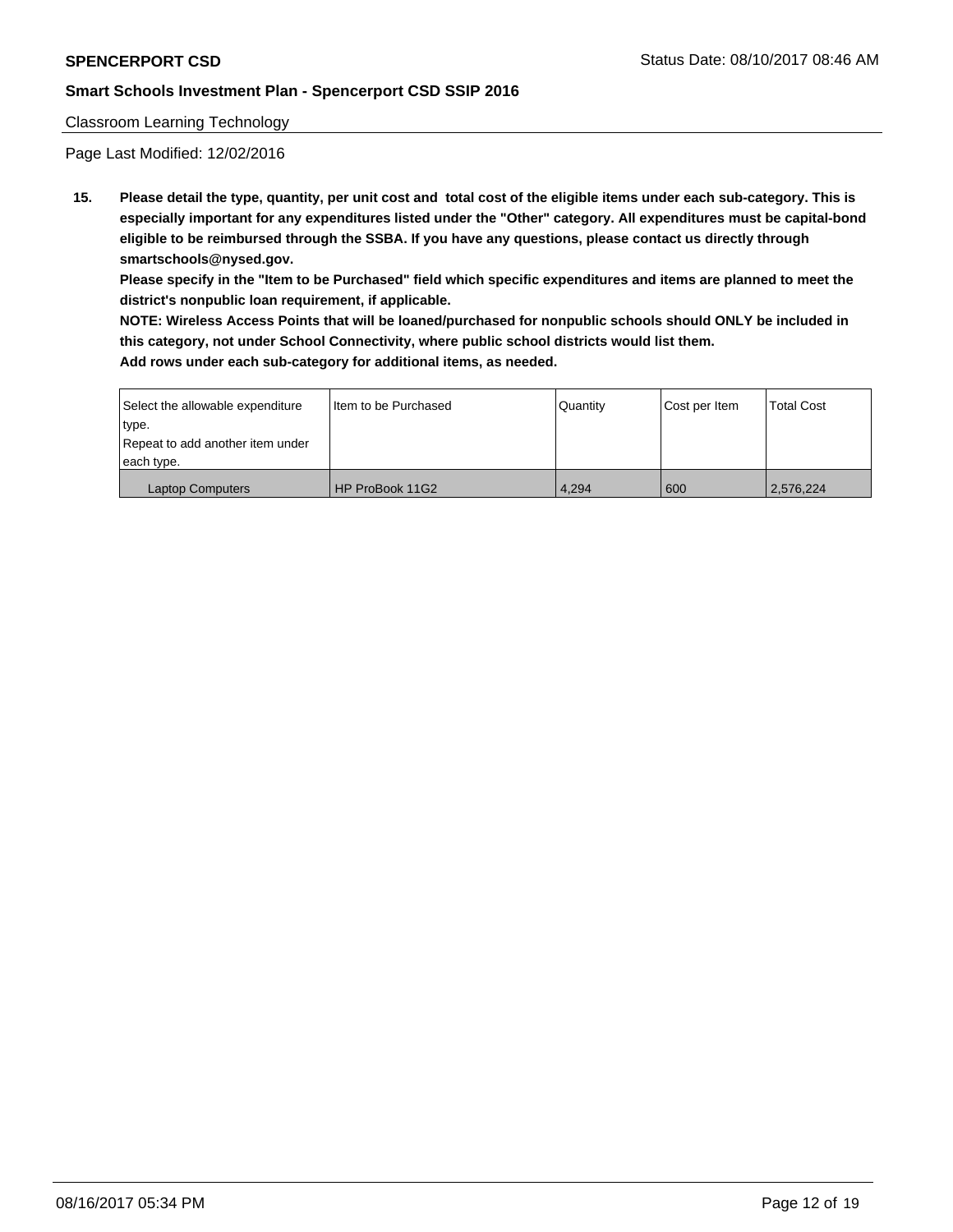#### Pre-Kindergarten Classrooms

Page Last Modified: 12/02/2016

#### **Group 1**

**1. Provide information regarding how and where the district is currently serving pre-kindergarten students and justify the need for additional space with enrollment projections over 3 years.**

(No Response)

- **2. Describe the district's plan to construct, enhance or modernize education facilities to accommodate prekindergarten programs. Such plans must include:**
	- **Specific descriptions of what the district intends to do to each space;**
	- **An affirmation that pre-kindergarten classrooms will contain a minimum of 900 square feet per classroom;**
	- **The number of classrooms involved;**
	- **The approximate construction costs per classroom; and**
	- **Confirmation that the space is district-owned or has a long-term lease that exceeds the probable useful life of the improvements.**

(No Response)

**3. Smart Schools Bond Act funds may only be used for capital construction costs. Describe the type and amount of additional funds that will be required to support ineligible ongoing costs (e.g. instruction, supplies) associated with any additional pre-kindergarten classrooms that the district plans to add.**

(No Response)

**4. All plans and specifications for the erection, repair, enlargement or remodeling of school buildings in any public school district in the State must be reviewed and approved by the Commissioner. Districts that plan capital projects using their Smart Schools Bond Act funds will undergo a Preliminary Review Process by the Office of Facilities Planning.**

**Please indicate on a separate row each project number given to you by the Office of Facilities Planning.**

| Project Number |  |
|----------------|--|
| (No Response)  |  |

**5. If you have made an allocation for Pre-Kindergarten Classrooms, complete this table. Note that the calculated Total at the bottom of the table must equal the Total allocation for this category that you entered in the SSIP Overview overall budget.**

| Totals:                                  | 0              |
|------------------------------------------|----------------|
| Other Costs                              | (No Response)  |
| Enhance/Modernize Educational Facilities | (No Response)  |
| Construct Pre-K Classrooms               | (No Response)  |
|                                          | Sub-Allocation |

**6. Please detail the type, quantity, per unit cost and total cost of the eligible items under each sub-category. This is especially important for any expenditures listed under the "Other" category. All expenditures must be capital-bond eligible to be reimbursed through the SSBA. If you have any questions, please contact us directly through smartschools@nysed.gov.**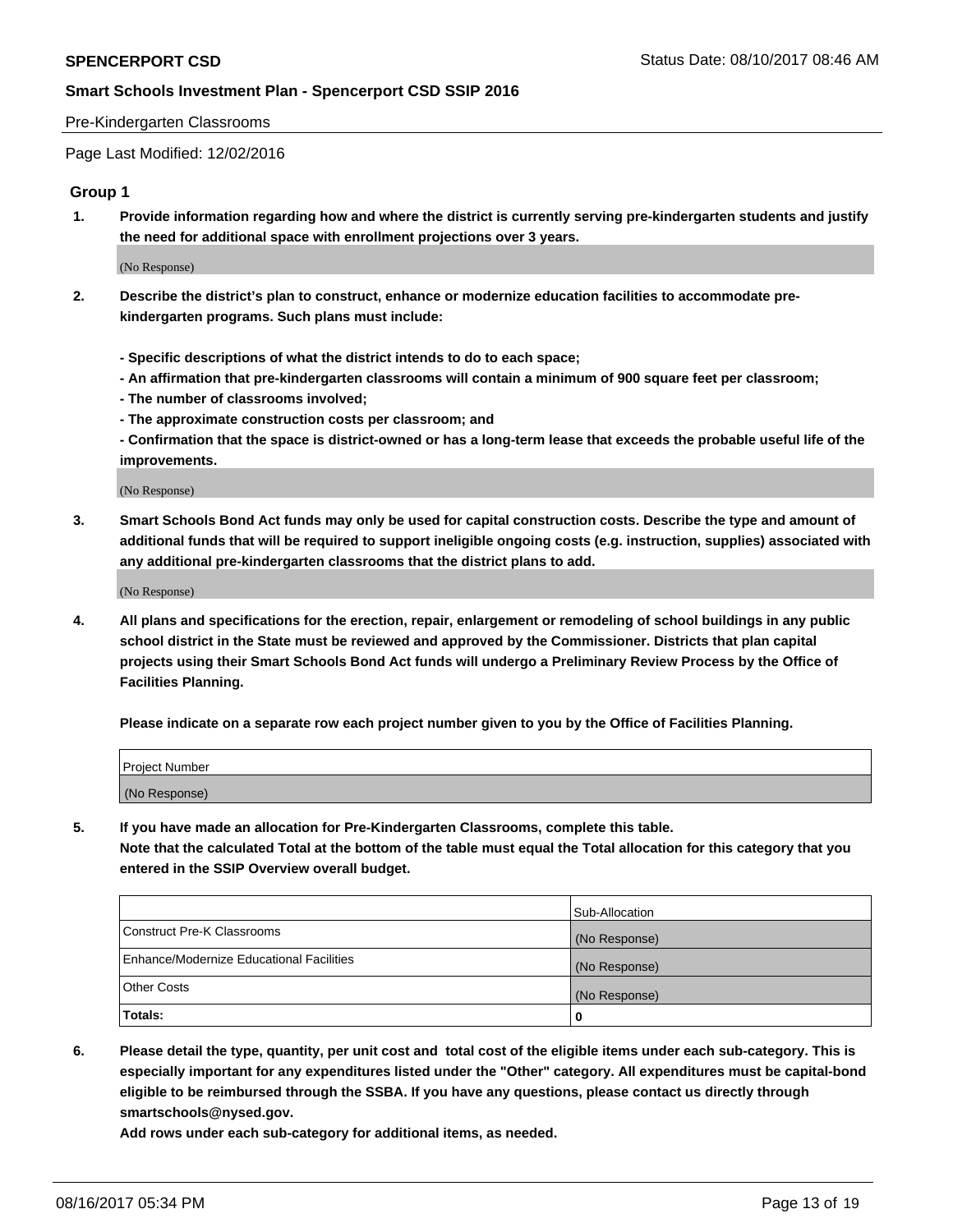# Pre-Kindergarten Classrooms

Page Last Modified: 12/02/2016

| Select the allowable expenditure | Item to be purchased | Quantity      | Cost per Item | <b>Total Cost</b> |
|----------------------------------|----------------------|---------------|---------------|-------------------|
| type.                            |                      |               |               |                   |
| Repeat to add another item under |                      |               |               |                   |
| each type.                       |                      |               |               |                   |
| (No Response)                    | (No Response)        | (No Response) | (No Response) | (No Response)     |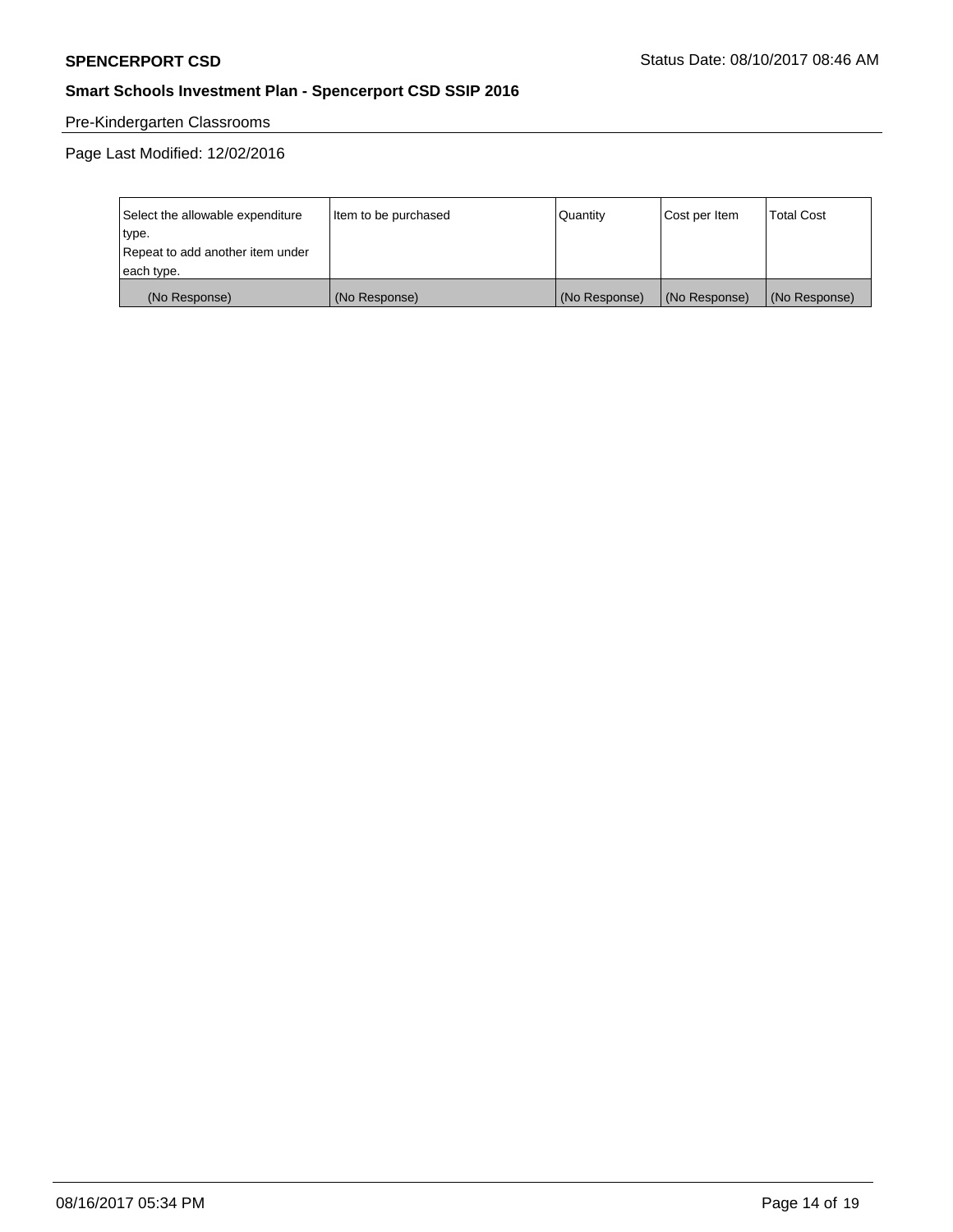Replace Transportable Classrooms

Page Last Modified: 12/02/2016

#### **Group 1**

**1. Describe the district's plan to construct, enhance or modernize education facilities to provide high-quality instructional space by replacing transportable classrooms.**

(No Response)

**2. All plans and specifications for the erection, repair, enlargement or remodeling of school buildings in any public school district in the State must be reviewed and approved by the Commissioner. Districts that plan capital projects using their Smart Schools Bond Act funds will undergo a Preliminary Review Process by the Office of Facilities Planning.**

**Please indicate on a separate row each project number given to you by the Office of Facilities Planning.**

| Project Number |  |
|----------------|--|
| (No Response)  |  |

**3. For large projects that seek to blend Smart Schools Bond Act dollars with other funds, please note that Smart Schools Bond Act funds can be allocated on a pro rata basis depending on the number of new classrooms built that directly replace transportable classroom units.**

**If a district seeks to blend Smart Schools Bond Act dollars with other funds describe below what other funds are being used and what portion of the money will be Smart Schools Bond Act funds.**

(No Response)

**4. If you have made an allocation for Replace Transportable Classrooms, complete this table. Note that the calculated Total at the bottom of the table must equal the Total allocation for this category that you entered in the SSIP Overview overall budget.**

|                                                | Sub-Allocation |
|------------------------------------------------|----------------|
| Construct New Instructional Space              | (No Response)  |
| Enhance/Modernize Existing Instructional Space | (No Response)  |
| Other Costs                                    | (No Response)  |
| Totals:                                        | $\Omega$       |

**5. Please detail the type, quantity, per unit cost and total cost of the eligible items under each sub-category. This is especially important for any expenditures listed under the "Other" category. All expenditures must be capital-bond eligible to be reimbursed through the SSBA. If you have any questions, please contact us directly through smartschools@nysed.gov.**

| Select the allowable expenditure | Item to be purchased | Quantity      | Cost per Item | <b>Total Cost</b> |
|----------------------------------|----------------------|---------------|---------------|-------------------|
| type.                            |                      |               |               |                   |
| Repeat to add another item under |                      |               |               |                   |
| each type.                       |                      |               |               |                   |
| (No Response)                    | (No Response)        | (No Response) | (No Response) | (No Response)     |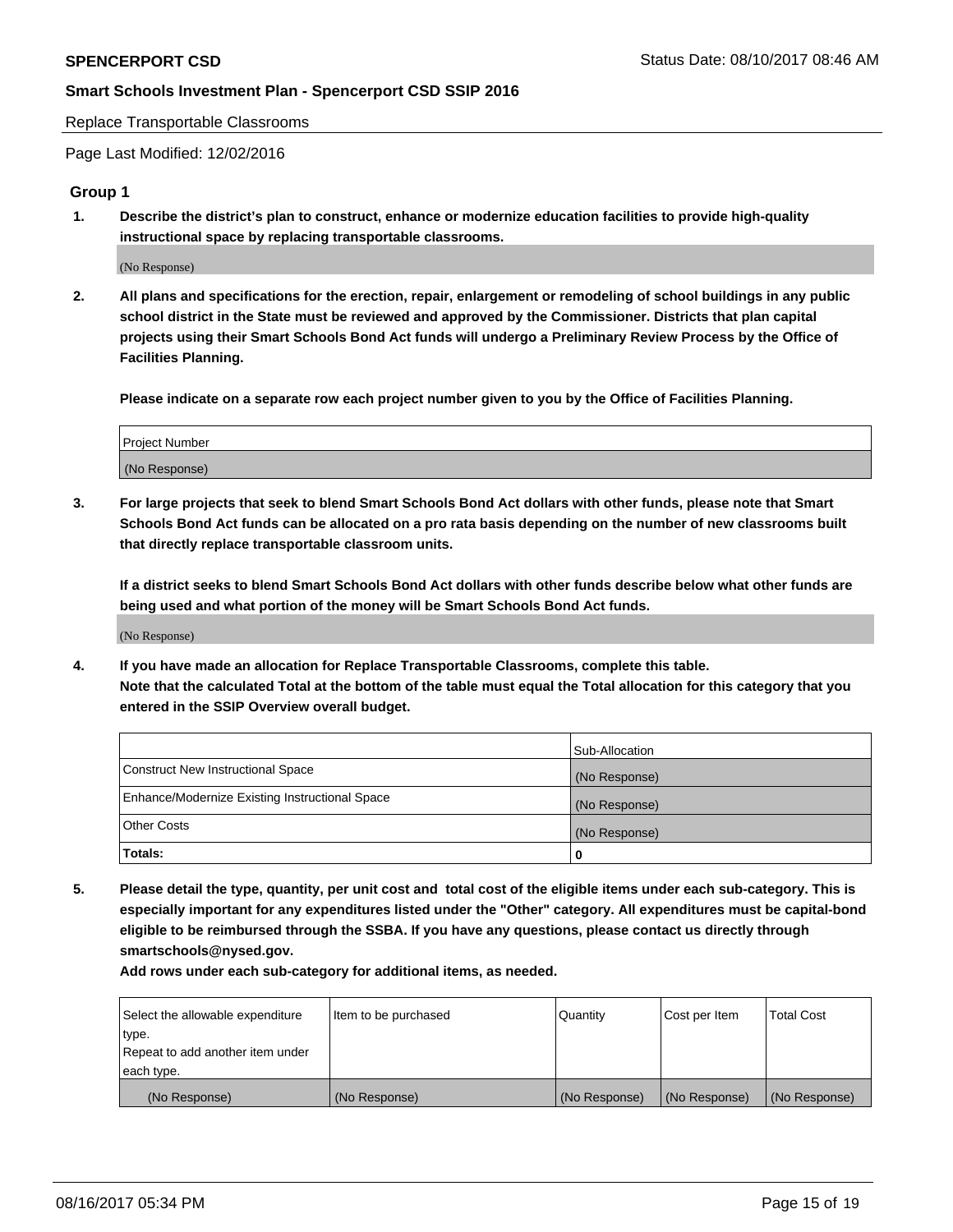#### High-Tech Security Features

Page Last Modified: 12/02/2016

## **Group 1**

**1. Describe how you intend to use Smart Schools Bond Act funds to install high-tech security features in school buildings and on school campuses.**

We are utilizing the money to install additional indoor and outdoor IP cameras with and without PTZ as appropriate. This will enhance our ability to provide surveillance for our schools to limit gaps in current coverage.

**2. All plans and specifications for the erection, repair, enlargement or remodeling of school buildings in any public school district in the State must be reviewed and approved by the Commissioner. Districts that plan capital projects using their Smart Schools Bond Act funds will undergo a Preliminary Review Process by the Office of Facilities Planning.** 

**Please indicate on a separate row each project number given to you by the Office of Facilities Planning.**

| Project Number        |
|-----------------------|
| 26-10-01-06-0-002-012 |
| 26-10-01-06-0-005-017 |
| 26-10-01-06-0-007-014 |
| 26-10-01-06-5-014-007 |
| 26-10-01-06-0-015-007 |
| (No Response)         |

#### **3. Was your project deemed eligible for streamlined Review?**

- Yes
- $\square$  No
- **3a. Districts with streamlined projects must certify that they have reviewed all installations with their licensed architect or engineer of record, and provide that person's name and license number. The licensed professional must review the products and proposed method of installation prior to implementation and review the work during and after completion in order to affirm that the work was code-compliant, if requested.**

By checking this box, you certify that the district has reviewed all installations with a licensed architect or engineer of record.

**4. Include the name and license number of the architect or engineer of record.**

| Name                 | License Number |
|----------------------|----------------|
| <b>Michael Short</b> | 1303271        |

**5. If you have made an allocation for High-Tech Security Features, complete this table. Note that the calculated Total at the bottom of the table must equal the Total allocation for this category that you**

**entered in the SSIP Overview overall budget.**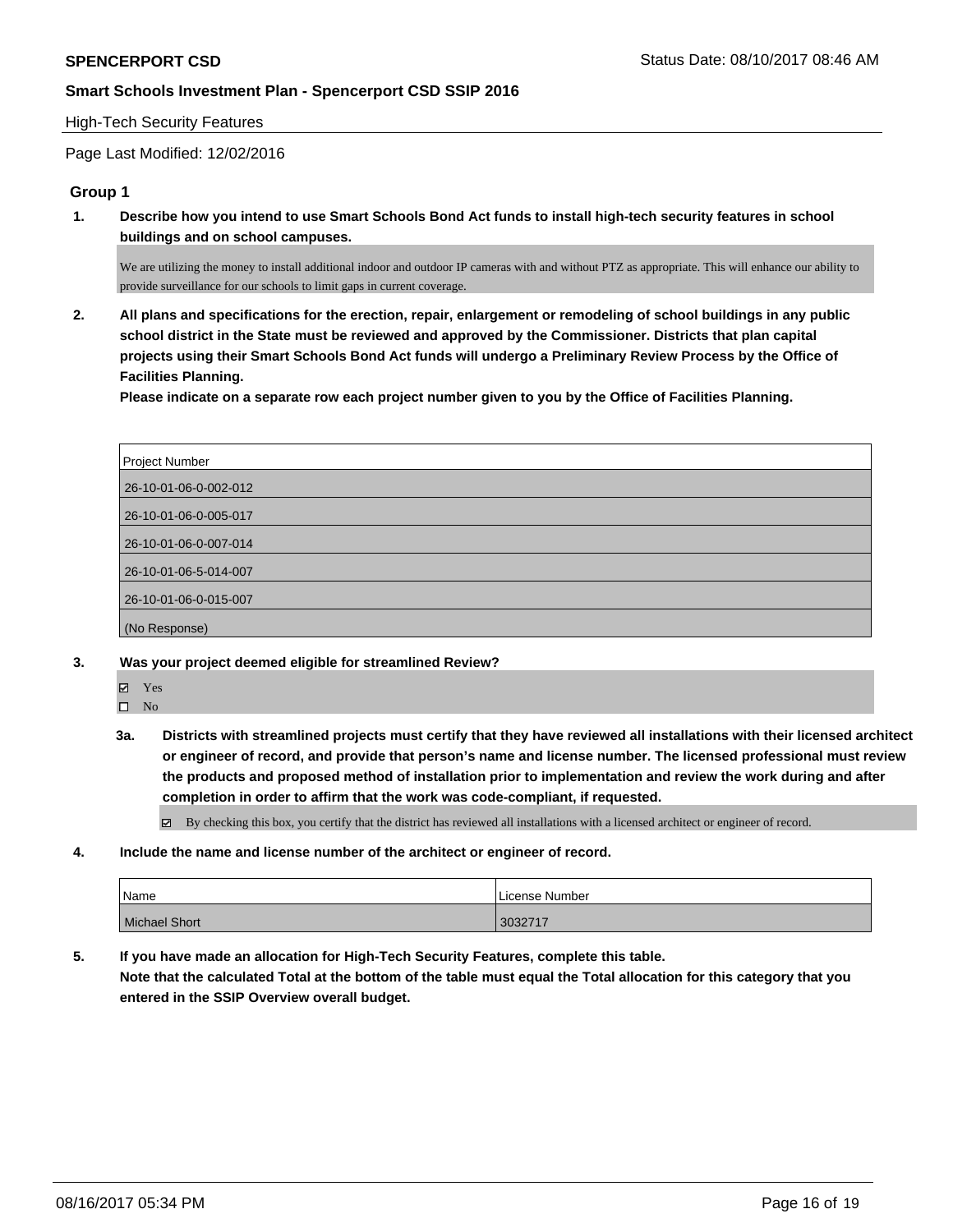# High-Tech Security Features

Page Last Modified: 12/02/2016

|                                                      | Sub-Allocation |
|------------------------------------------------------|----------------|
| Capital-Intensive Security Project (Standard Review) | (No Response)  |
| <b>Electronic Security System</b>                    | 86,078         |
| <b>Entry Control System</b>                          | (No Response)  |
| Approved Door Hardening Project                      | (No Response)  |
| <b>Other Costs</b>                                   | (No Response)  |
| Totals:                                              | 86,078         |

**6. Please detail the type, quantity, per unit cost and total cost of the eligible items under each sub-category. This is especially important for any expenditures listed under the "Other" category. All expenditures must be capital-bond eligible to be reimbursed through the SSBA. If you have any questions, please contact us directly through smartschools@nysed.gov.**

| Select the allowable expenditure  | Item to be purchased      | Quantity | Cost per Item | <b>Total Cost</b> |
|-----------------------------------|---------------------------|----------|---------------|-------------------|
| type.                             |                           |          |               |                   |
| Repeat to add another item under  |                           |          |               |                   |
| each type.                        |                           |          |               |                   |
| <b>Electronic Security System</b> | CAT 6 cable (5100 ft)     |          | 9,792         | 9,792             |
| <b>Electronic Security System</b> | Indoor IP cameras         | 8        | 2,911         | 23.286            |
| <b>Electronic Security System</b> | <b>Outdoor IP cameras</b> | 9        | 5,211         | 46,898            |
| <b>Electronic Security System</b> | Outdoor camera PTZ        |          | 6,102         | 6,102             |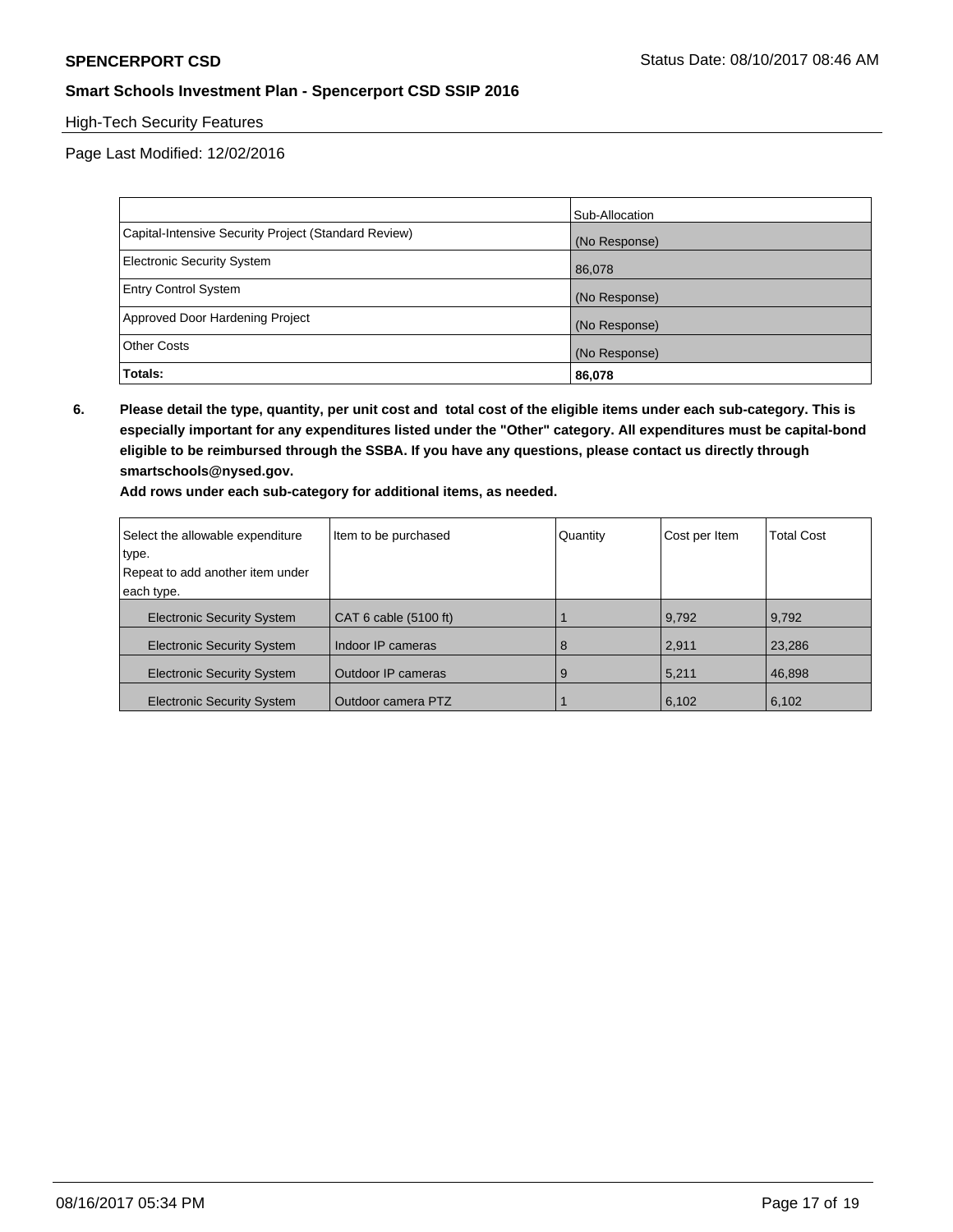Report